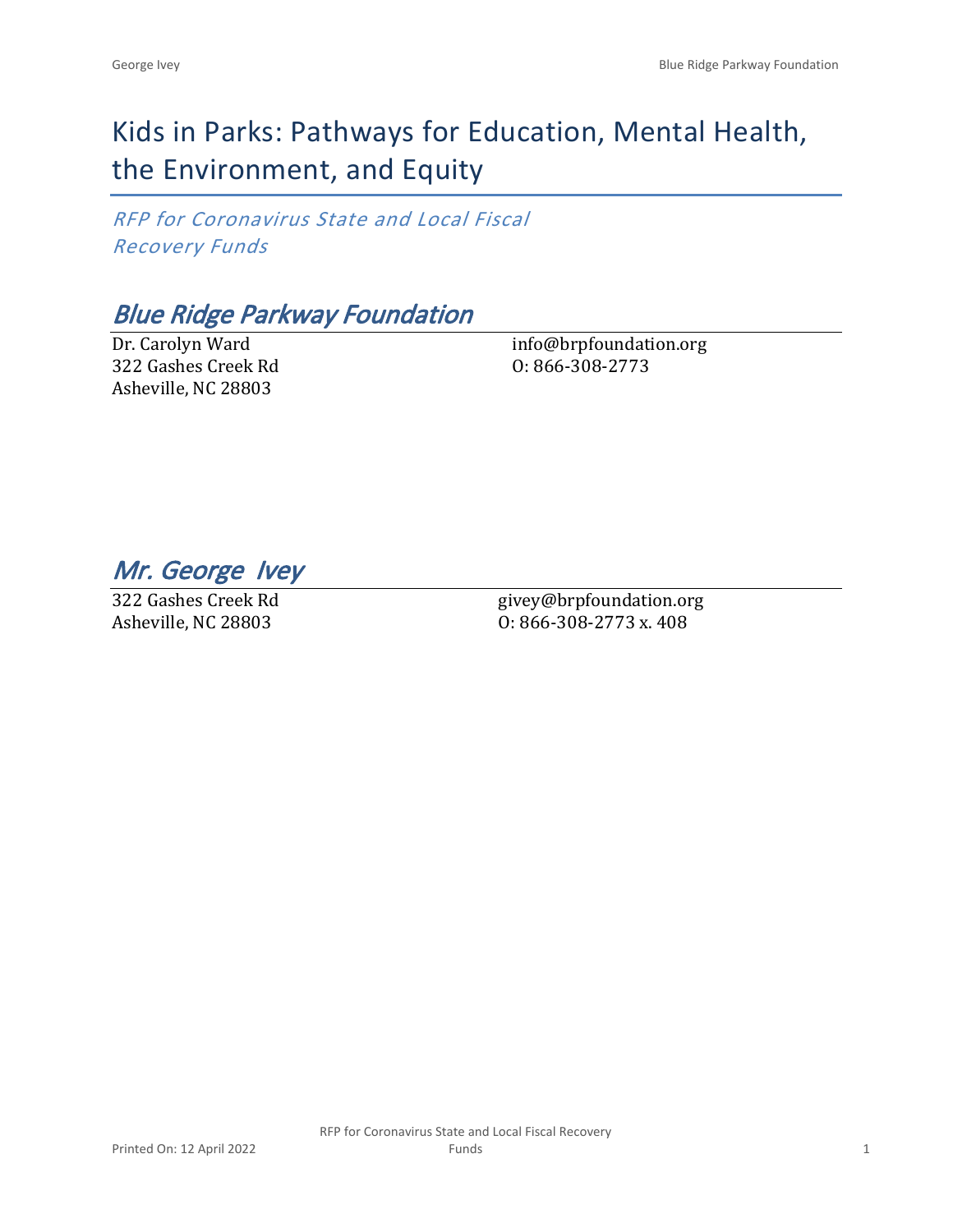# Application Form

# *Question Group*

Buncombe County requests proposals for projects to help the community recover from and respond to COVID-19 and its negative economic impacts.

Buncombe County has been awarded \$50,733,290 in Coronavirus State and Local Fiscal Recovery Funds (Recovery Funding), as part of the American Rescue Plan Act. To date, Buncombe County has awarded projects totaling \$23,093,499, leaving a balance of \$27,639,791 available to award.

Visit [http://www.buncombecounty.org/recoveryfundinghttp://www.buncombecounty.org/recoveryfundingwww.b](http://www.buncombecounty.org/recoveryfunding) [uncombecounty.org/recoveryfundinghttp://www.buncombecounty.org/recoveryfundinghttp://www.buncombeco](http://www.buncombecounty.org/recoveryfunding) [unty.org/recoveryfundinghttp://www.buncombecounty.org/recoveryfundinghttp://www.buncombecounty.org/re](http://www.buncombecounty.org/recoveryfunding) [coveryfunding](http://www.buncombecounty.org/recoveryfunding) for details.

This infusion of federal resources is intended to help turn the tide on the pandemic, address its economic fallout, and lay the foundation for a strong and equitable recovery.

Buncombe County is committed to investing these funds in projects that:

- Align to county strategic plan and community priorities
- Support equitable outcomes for most impacted populations
- Leverage and align with other governmental funding sources
- Make best use of this one-time infusion of resources
- Have a lasting impact

Proposals shall be submitted in accordance with the terms and conditions of this RFP and any addenda issued hereto.

Click [here](https://www.buncombecounty.org/common/purchasing/Buncombe%20Recovery%20Funding%20RFP%202022.pdf) for the full terms and conditions of the RFP

### **Organization Type\***

Nonprofit

## **Nonprofit documentation**

If nonprofit, attach IRS Determination Letter or other proof of nonprofit status.

Blue Ridge Parkway Foundation -501C3 - IRS Doc.pdf

# **Name of Project.\***

Kids in Parks: Pathways for Education, Mental Health, the Environment, and Equity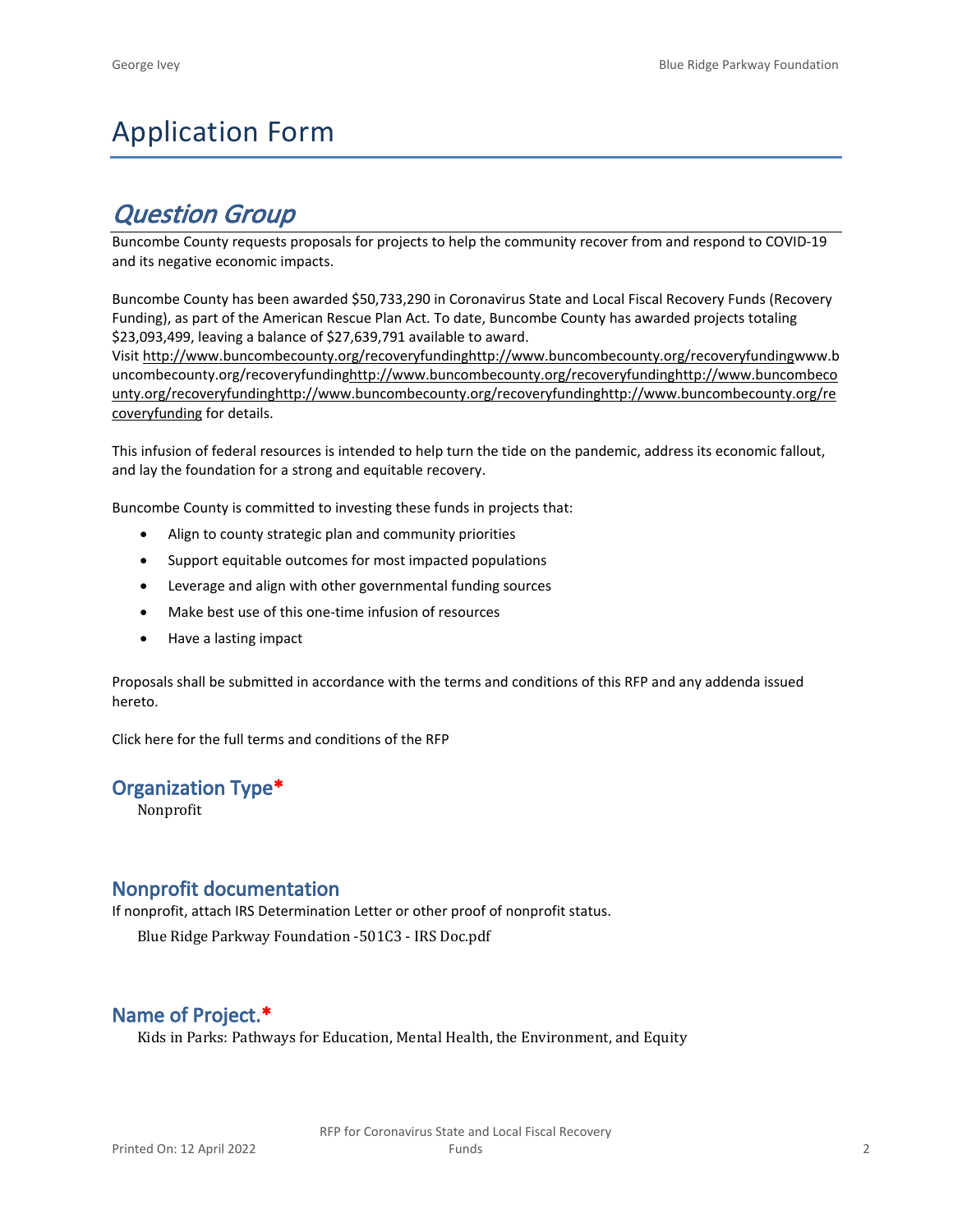# **New/Updated Proposal\***

Is this a new project proposal or an updated version of a proposal submitted during the earlier (July 2021) Recovery Funding RFP?

Updated version of previously submitted proposal

# **Amount of Funds Requested\***

\$100,000.00

# **Category\***

Please select one:

- Affordable Housing
- Aging/Older Adults
- Business Support/Economic Development
- Environmental/Climate
- Homelessness
- K-12 Education
- Infrastructure and/or Broadband
- Mental Health/Substance Use
- NC Pre-K Expansion
- Workforce

K-12 Education

# **Brief Project Description\***

Provide a short summary of your proposed project.

The Blue Ridge Parkway Foundation is seeking \$100,000 to benefit thousands of Buncombe County children by addressing the learning loss associated with the COVID-19 pandemic, while also advancing mental health, environmental awareness, and equity.

The Foundation will utilize its award-winning Kids in Parks (KIP) program to expand its positive impacts on Buncombe County children by enhancing KIP's materials and resources for outdoor exploration and education; expanding KIP's "TRACK Trail" resources in the county; and partnering with educators and community leaders to connect children to science in their neighborhoods.

KIP will make these new resources available for free to kids, families, students, and teachers for use at parks, community centers, schools, neighborhoods, and official KIP TRACK Trail locations. These complementary efforts will engage many diverse partners and benefit thousands of Buncombe County children for many years to come.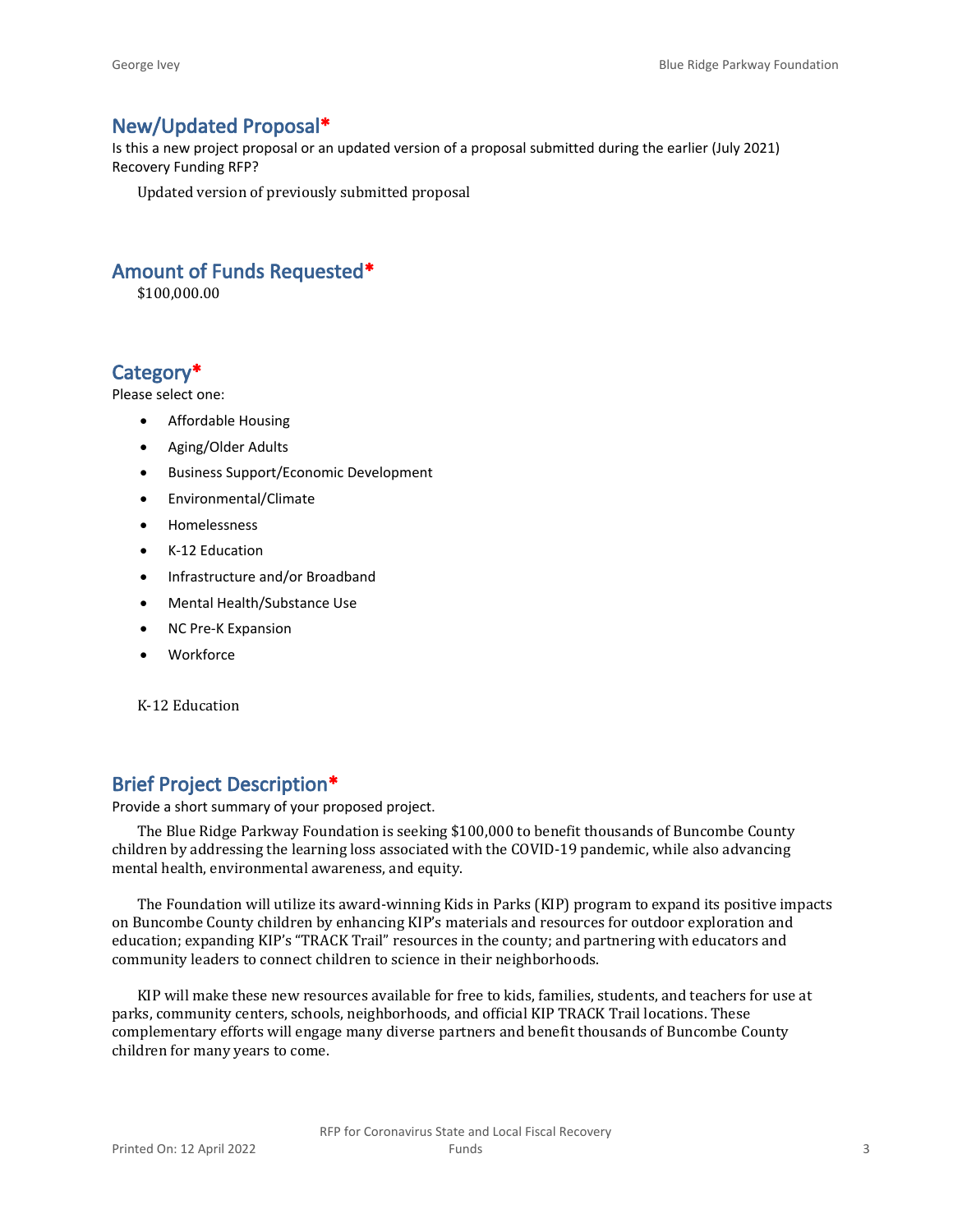## **Project Plan\***

Explain how the project will be structured and implemented, including timeframe.

Kids in Parks (KIP) partners with a diverse range of groups and agencies to create a wide network of trails that engage kids and families in outdoor recreation to foster learning, wellness, and meaningful connections with parks, public lands, and nature. KIP's TRACK Trails provide visitors with self-guided materials (signs, brochures, and more) that turn ordinary hikes into fun-filled, educational, and discoverypacked adventures.

COVID-19 created both obstacles and opportunities for KIP. People began social distancing and avoided touching public surfaces—including KIP brochure holders and brochures. Remote learning and isolation negatively impacted many children. After initial closings, parks then welcomed record crowds.

Pivoting quickly, KIP created new smart-phone-based electronic activities, e-Adventures, that kids could complete on smartphones and tablets in their backyards, neighborhoods, local greenspaces, and official TRACK Trail sites. Based on positive initial results, this experiment with e-Adventures has evolved into a new core strategy for KIP.

This new focus has launched related goals to develop STEM-based community trails, utilize web/appbased gamification strategies, and create new materials to engage more kids in scientific discovery, regardless of where they live. With those goals in mind, KIP is seeking funds to expand its work in Buncombe County, in turn improving the educational progress and mental, emotional, cognitive, and physical health of children in grades K-5, with a primary focus on low-income and minority populations.

Local partnerships will provide the crucial foundation for project success, especially community groups, school systems, and local government. These efforts will engage dozens of partners and thousands of children to help reverse COVID-19 learning loss, address educational disparities, and promote healthy childhood environments. Specifically, KIP seeks funds to:

1: Install 5 new TRACK Trails, expanding KIP's network to 13 Buncombe County locations. (2022-2024)

2: Enhance KIP's 8 existing TRACK Trails in the county by renovating trailhead signs, restocking brochures, and updating related KIP website listings. (2022-2023)

3: Develop site-specific e-Adventures for the program's "hiking" TRACK Trails in Buncombe County. (2022-2024)

4: Install 10 new STEM-based Community Trails (i.e., separate from TRACK Trail sites), connecting families to scientific discoveries in their neighborhoods. (2022-2023)

5: Create and distribute lesson plans and curriculum guides that provide teachers and parents with educational activities that improve learning outcomes. (2022-2023)

6: Enhance the functionality and user experience of the KIP website by integrating the activities listed above. (2022-2024)

These new resources will be available for free to kids, families, students, and teachers, and they can be completed in neighborhoods, schools, community centers, parks, and official TRACK Trail locations.

### **Statement of Need\***

Describe the need that this project will address. Include data to demonstrate the need, and cite the source of the data.

When COVID-19 hit the United States, schools, parks, and other community resources were shut down, creating a series of issues that affected kids and families, including learning loss due to time spent out of school and a lack of access to after-school programs, as well as rising rates of depression and anxiety. This

RFP for Coronavirus State and Local Fiscal Recovery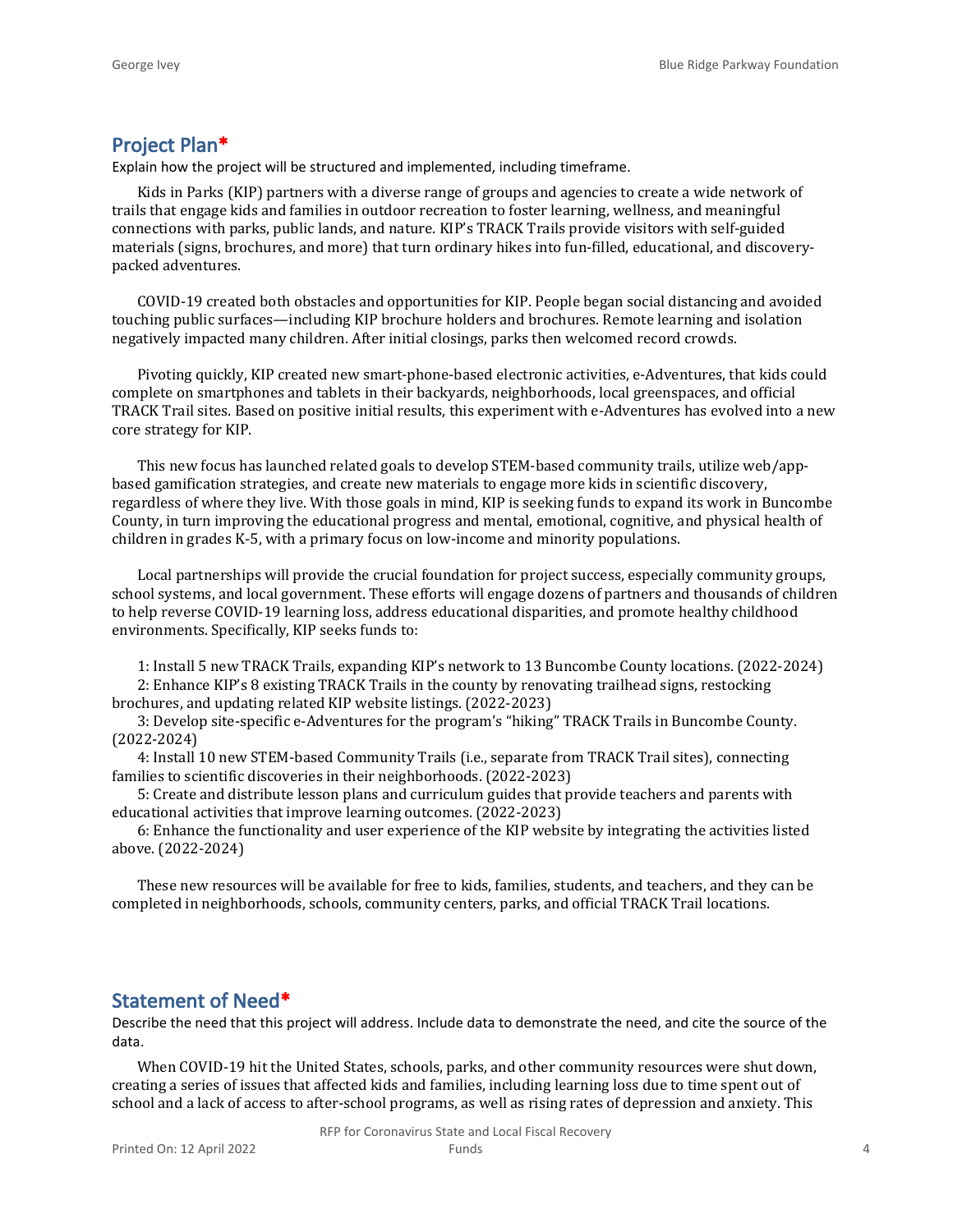learning loss has impacted—and continues to impact—countless individuals and communities, including thousands of children in Buncombe County.

Several studies provide two sobering conclusions about these issues. First, while almost all students have suffered some learning loss during the pandemic, the effects have been more significant in communities with higher populations of students of color (Dorn et al., December 2020). In a separate study, researchers found that students in grades 3-5 were hardest hit, and poorer students and students of color saw declines sometimes twice as much as White and affluent students (Lewis et al., July 2021). Second, "These effectslearning loss and higher dropout rates—are not likely to be temporary shocks easily erased in the next academic year. On the contrary, we believe that they may translate into long-term harm for individuals and society" (Dorn et al., March 2021).

These reports clearly signal both a need and an opportunity to address learning losses and related issues, especially in disproportionately impacted communities of Buncombe County.

#### Citations

- Dorn, Emma, et al. "COVID-19 and learning loss—disparities grow and students need help." McKinsey & Company, December 8 (2020).

- Dorn, Emma, et al. "COVID-19 and student learning in the United States: The hurt could last a lifetime." McKinsey & Company, March 1 (2021).

- Lewis, K., et al. "Learning during COVID-19: Reading and math achievement in the 2020-21 school year." Center for School and Student Progress. NWEA, July (2021).

### **Link to COVID-19\***

Identify a health or economic harm resulting from or exacerbated by the public health emergency, describe the nature and extent of that harm, and explain how the use of this funding would address such harm.

In addition to learning losses related to COVID-19, especially for children of color, the pandemic has negatively impacted people's mental and emotional health. The value of nature in reversing these negative health impacts is one of the driving forces behind KIP's work, including this proposal.

Substantial scientific evidence has demonstrated the positive impacts that nature has on health and wellbeing. Research has shown that people who recreate in natural environments demonstrate improved mental wellbeing through reduced stress, anxiety, and depression (Wells and Evans, 2003), and increased cognitive functioning and attention restoration (Kaplan, 1995).

NCSU researchers (Jackson et al., 2021) concluded: "Adolescents...who participated in [outdoor-based and nature play] activities during the pandemic reported smaller declines in subjective well-being." The study highlights the critical role that time in nature plays in bolstering resilience to stressors like COVID-19 and the importance of promoting outdoor recreation for kids and families.

Based on all the research cited here, this proposal lines up best with the "K-12 Education" funding category, because it focuses on educational activities for K-5 children. Also, KIP's outdoor venues help address the first half of the "Mental Health/Substance Abuse" category, while the proposed STEM-focused materials will improve children's understanding of "Environment/Climate."

#### **Citations**

- Jackson, Brent, et al. "Outdoor activity participation improves adolescents' mental health and well-being during the COVID-19 pandemic." International Journal of Environmental Research and Public Health 18.5 (2021): 2506.

- Kaplan, Stephen. "The restorative benefits of nature: Toward an integrative framework." Journal of environmental psychology 15.3 (1995): 169-182.

RFP for Coronavirus State and Local Fiscal Recovery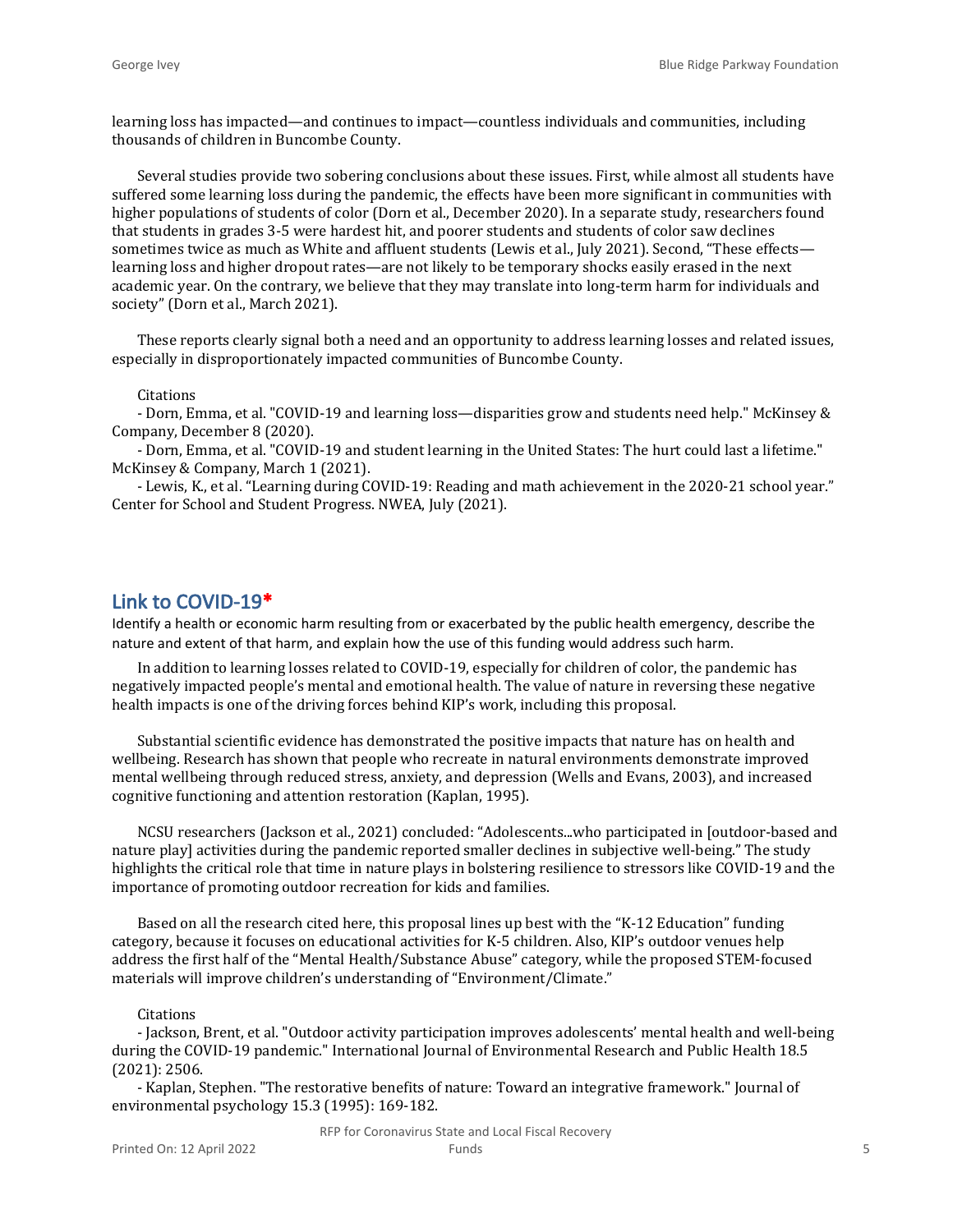- Wells, Nancy, and Gary Evans. "Nearby nature: A buffer of life stress among rural children." Environment and behavior 35.3 (2003): 311-330.

# **Population Served\***

Define the population to be served by this project, including volume and demographic characteristics of those served.

KIP primarily serves K-5 children, who total about 15,000 in the county, including Buncombe County, Asheville City, and homeschool students. KIP will prioritize the 50% of the K-5 population with the greatest racial diversity, or approximately 7,500 students.

Of course, given their young ages, these students are rarely alone. They go to school, visit TRACK Trails, and complete related activities with parents, grandparents, older and younger siblings, teachers, and other chaperones. While these different age groups do not represent KIP's primary audience, they provide a valuable support network for outdoor exploration and learning, while simultaneously reaping the health benefits of spending time outdoors. KIP expects to engage 15,000 secondary audience members, for a total of 22,500 people in priority communities. KIP conservatively estimates that 7,500 students and related people from non-priority communities will also use and benefit from these efforts, for a total annual reach of 30,000 Buncombe County residents.

Based on the most recent U.S. Census data for Buncombe County (retrieved April 11, 2022, from https://www.census.gov/quickfacts/buncombecountynorthcarolina), this project might expect an "average" impact with respect to race and ethnicity of 83% White, 7% Hispanic/Latino, 6% Black, 2% Multi-Racial, and 1% Asian, as well as an average poverty rate of 14%. By using the newest census data and drilling down to census tracts and blocks, KIP and its partners can identify specific areas with much higher percentages of children of color and poverty (e.g., Census Tracts 9 (38% Black), 14.02 (37% Hispanic/Latino), and 22.03 (47% non-White). Using this targeted approach, KIP believes a goal of serving a 35% non-White population is achievable. Since school districts and park locations don't always match up with these high-diversity census tracts, some variability in these results is possible.

## **Results\***

Describe the proposed impact of the project. List at least 3 performance measures that will be tracked and reported. If possible, include baselines and goals for each performance measure.

KIP will focus on two major performance categories: (1) design, fabrication, installation, and launch of the materials listed in the Project Plan; and (2) associated learning and health outcomes.

- KIP will track the following performance measures related to project deliverables:
- 1: Install 5 new TRACK Trails by year-end 2024
- 2: Improve 8 existing TRACK Trails by year-end 2023
- 3: Launch 10 site-specific e-Adventures by year-end 2024
- 4: Install 10 STEM-based Community Trails by year-end 2023
- 5: Distribute lesson plans and curriculum guide materials by year-end 2023
- 6: Enhance KIP website functionality throughout the project, 2022-2024.

KIP will track the following impact measures related to learning and health outcomes for Buncombe residents:

1: Facilitate 30,000 KIP-related adventures by Buncombe County residents each year.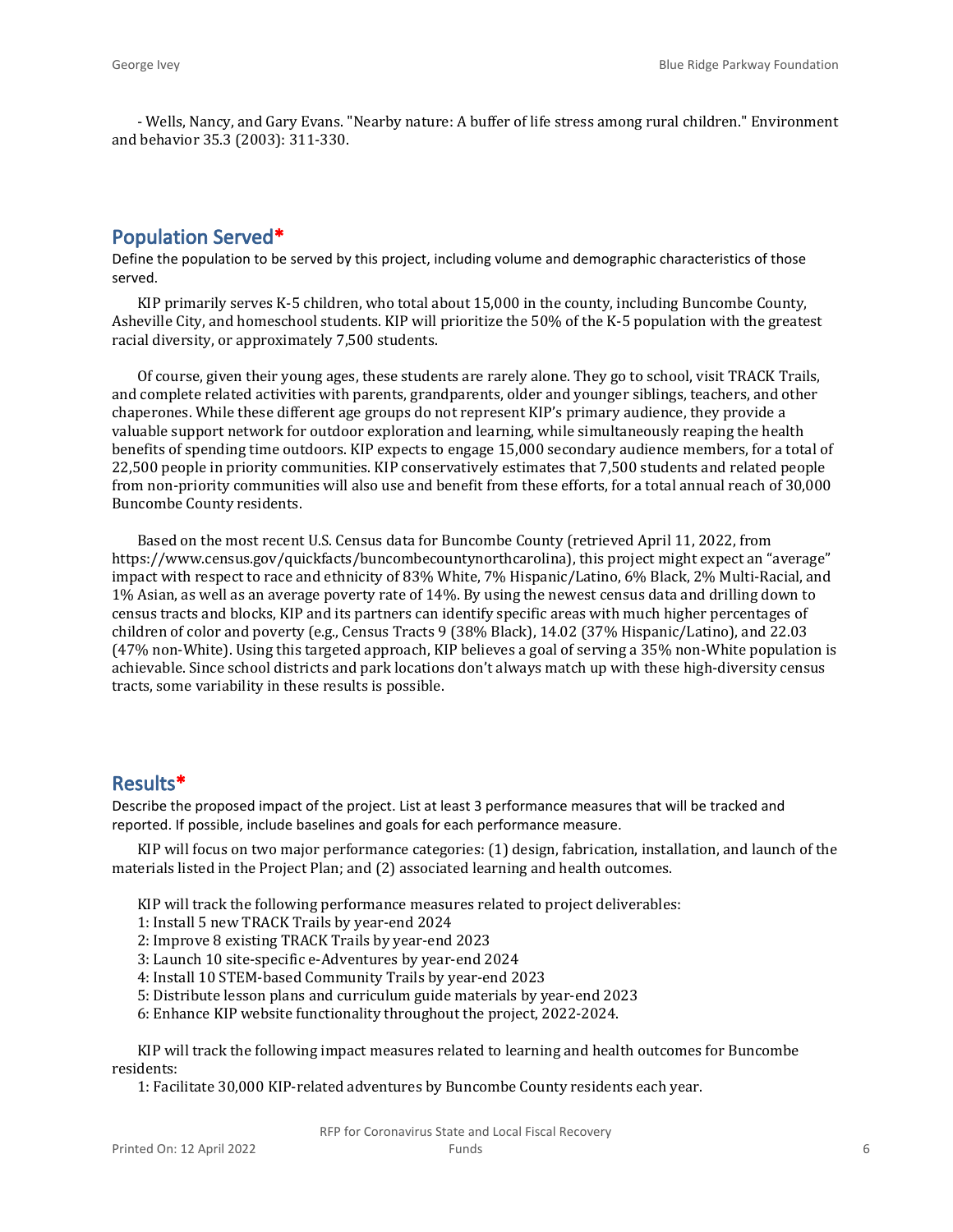2: Demonstrate educational attainment and scientific principle acquisition associated with the use of TRACK Trails, STEM-based Community Trails, and e-Adventures (surveys).

3: Improve residents' health and wellness through outdoor exploration, resulting in 12,500 hours spent outdoors, 25,000 miles hiked, and 4 million calories burned each year.

4: Track the percentages associated with the following statistics:

a: First-time visitors to a TRACK Trail (goal: 50%)

- b: Intentional visitors to a TRACK Trail (50%)
- c: Repeat participants (40%)

d: Repeat participants that visit more than one Buncombe County TRACK Trail (75%)

These anticipated impacts are based on 10+ years of data shared by Trail TRACKers (KIP participants) and their families. Also of note: A pre-/post-TRACK Trail installation study in Wilmington, N.C., found that after a TRACK Trail was installed, visitation rates among all people, children, and minorities increased 70%, 76%, and 135%, respectively. While results may vary from park to park, this study clearly demonstrated how a TRACK Trail can make a trail more interesting, more welcoming, more popular, and more impactful.

# **Evaluation\***

Describe the data collection, analysis, and quality assurance measures you will use to assure ongoing, effective tracking of contract requirements and outcomes.

Kids that complete TRACK Trails, e-Adventures, or other offerings can register their adventures through KIP's website, answering a series of questions about the outdoor experience in exchange for rewards designed to make their next outdoor adventure more fun and encourage repeat use. These registrations provide crucial participant data, allowing KIP to compile results, perform detailed program assessments, and make confident predictions about future use.

KIP partners with universities, including UNC-Asheville, UNC-Charlotte, Appalachian State, and UNC-Wilmington, to conduct periodic on-site observational studies in order to extrapolate the overall use of KIP materials and resources and the health benefits associated with the program. KIP shares this data with its partners to help them analyze the activity associated with their site(s).

Nationally, over the life of the KIP program, kids and families have completed more than two million TRACK Trail adventures, spending almost one million hours outdoors, walking two million miles, and burning almost 300 million calories. Within Buncombe County, kids and families have enjoyed more than 153,000 adventures, spending 78,000 hours outside, hiking 156,000 miles, and burning 23.4 million calories.

Registration data also indicates that 63% of registrants are first-time visitors to the park, with 49% intentionally visiting to hike the TRACK Trail. Furthermore, the program boasts a 47% return rate, with 78% of returnees visiting more than one TRACK Trail location. These numbers demonstrate that Kids in Parks is successfully engaging new park users, and through its network of TRACK Trail locations, encouraging intentional visitation and use.

These ongoing evaluation tools and practices will enable KIP to evaluate progress and success in meeting the project goals of engaging thousands more Buncombe County school children and improving their educational progress, as well as their physical and mental health.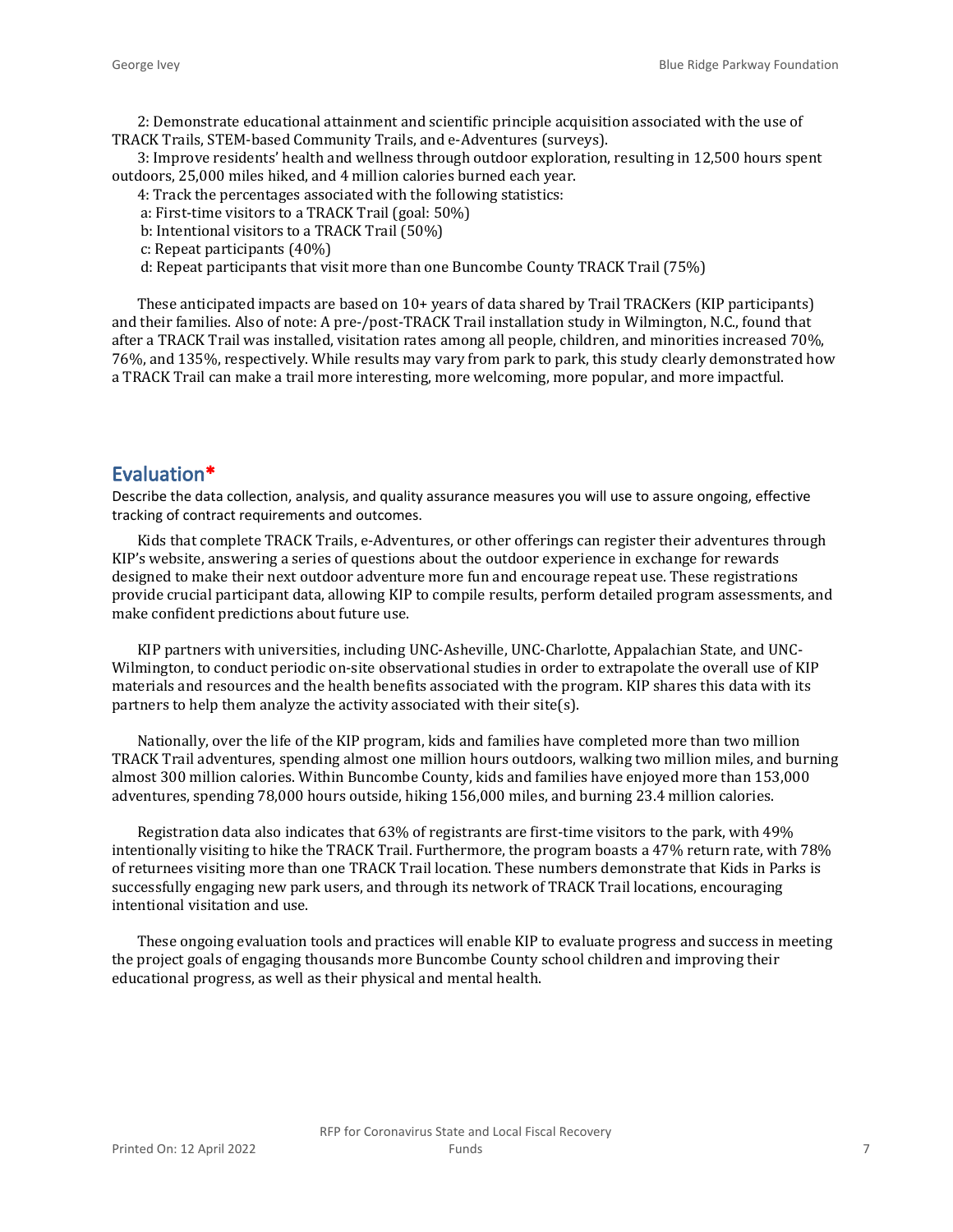### **Equity Impact\***

How will this effort help build toward a just, equitable, and sustainable COVID-19 recovery? How are the root causes and/or disproportionate impacts of inequities addressed?

The data cited above clearly demonstrates that children of color have been disproportionately affected by COVID-19. For that reason, KIP will focus its efforts on Buncombe County K-5 populations with the highest racial and ethnic diversity. KIP will utilize the new 2020 census data to identify these priority neighborhoods. By focusing more resources and attention on these diverse populations, KIP aims to create more equitable long-term results and opportunities for these children. By adding more KIP resources to these local schools and public lands, this project will bring the benefits of KIP closer to these children than ever before. Further, by creating e-Adventures and other materials that allow every trail to become a TRACK Trail, this project will reduce or eliminate potential obstacles to participation, such as transportation needs and costs.

Kids in Parks will make these efforts sustainable through three complementary efforts. First, KIP will focus on creating electronic resources—from curriculum-based lesson plans to e-Adventures—that can be updated quickly with very little cost, and without the expense and potential waste of hundreds of brochures and other printed materials. Second, the on-site materials for the TRACK Trails and STEM-based community trails are built to last 10 years or more, which is more than enough time for current Kindergarten students to pass through and beyond KIP's upper target range of 5th grade. Third, KIP staff will engage local teachers, parents, community organizations, and community leaders to learn about and use both in-school and out-ofschool KIP resources to benefit children in priority neighborhoods. This community network will sustain much greater long-term success than KIP would by working alone, to address both the COVID slide and the perennial "summer slide" in children's knowledge and learning.

### **Project Partners\***

Identify any subcontractors you intend to use for the proposed scope of work. For each subcontractor listed, indicate:

1.) What products and/or services are to be supplied by that subcontractor and;

2.) What percentage of the overall scope of work that subcontractor will perform.

Also, list non-funded key partners critical to project.

By working with experts from various fields, KIP leverages the knowledge, energy, and resources of each collaborating organization, in turn increasing the overall impact of the program. Through these partnerships, KIP has installed a national network of TRACK Trail locations, creating hundreds of opportunities for kids and families to have fun while they learn, improve their mental and physical health, and develop a greater understanding of the natural world.

Listed alphabetically, so as to not suggest an order of importance, KIP's partners include: civic groups, community organizations, corporations, federal agencies, health foundations, health insurance companies, healthcare providers, nonprofits, parks departments, public land management agencies, public health departments, school systems, and universities.

For this project, KIP will seek partnerships with (A) local government, (B) park departments and public land management agencies, (C) schools and educational institutions, and (D) community organizations. A list of potential partners in each area currently includes:

A: Local Government: Buncombe County, City of Asheville, and the towns/cities of Black Mountain, Enka, Fairview, Leicester, and Weaverville

B: Public Lands: Buncombe County, City of Asheville, Blue Ridge Parkway, Pisgah National Forest, NC Arboretum, greenway systems, and more

C: Schools/Educators: Buncombe County, City of Asheville, UNC Asheville, homeschool organizations, WNC STEM Leaders, WRESA, Muddy Sneakers, and more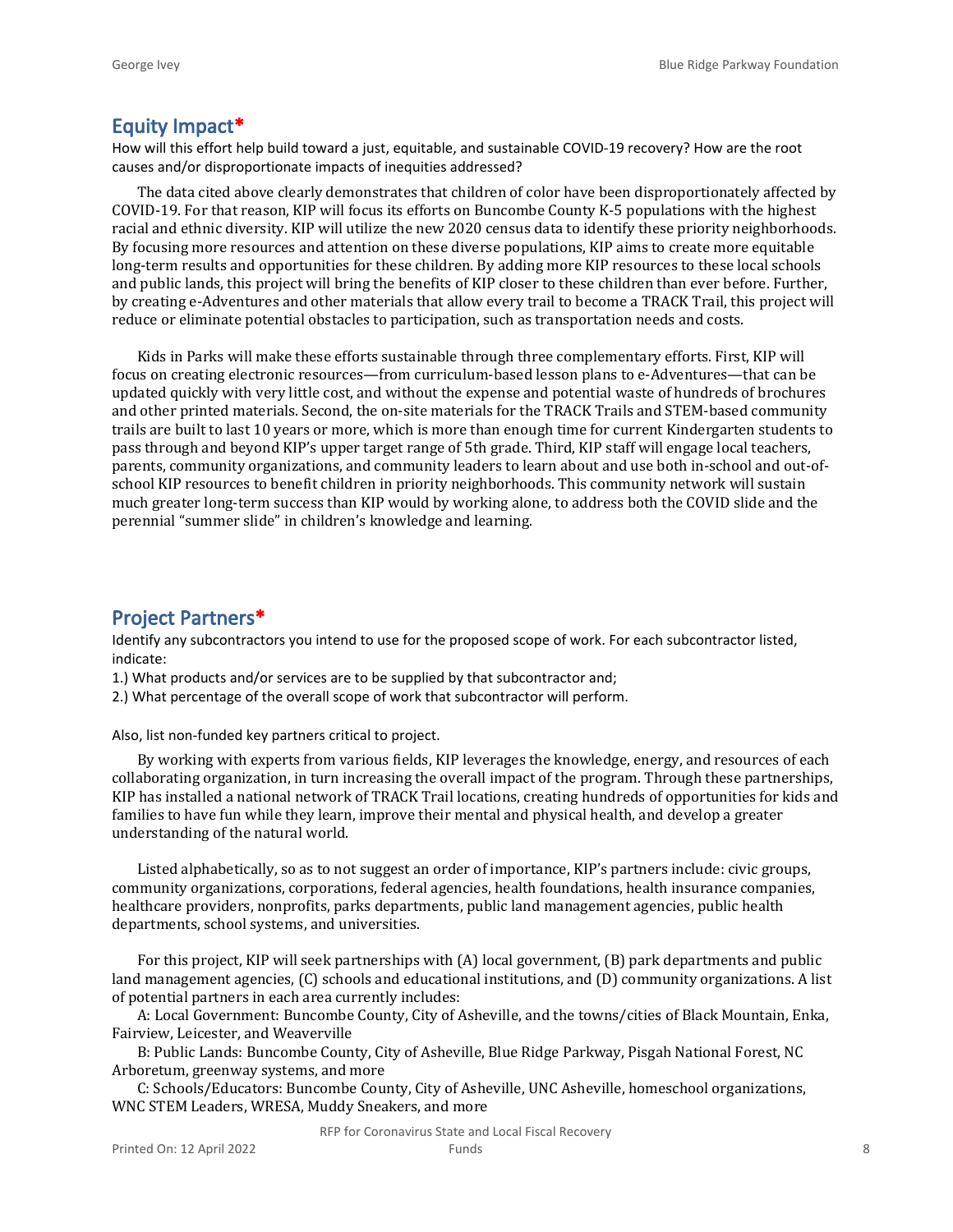D: Community Groups: YMCA, YWCA, Pathways to Parks, Everybody's Environment, Project Lighten Up, Hola Carolina, Black Folks Camp Too, and more.

Several specific products, such as trailhead signs and brochures, will be produced by outside vendors (45- 50% of proposed grant). KIP will also work with its website contractor to enhance the site's functionality and user interface (10% of proposed grant).

### **Capacity\***

Describe the background, experience, and capabilities of your organization or department as it relates to capacity for delivering the proposed project and managing federal funds.

Founded in 1997, the Blue Ridge Parkway Foundation is the nonprofit fundraising partner for the Blue Ridge Parkway, providing support for initiatives along the 469-mile route, including historical and cultural preservation, natural resource protection, visitor services, recreation, and education and outreach. The Foundation has 14 staff, with nine located in Asheville, including all four Kids in Parks staff.

The Foundation has worked within federal guidelines and cooperating agreements to fundraise and provide more than \$20 million for projects and programs on the Blue Ridge Parkway. The Foundation's efforts along Buncombe County's 45-mile stretch of the Blue Ridge Parkway include protecting resources at Craggy Gardens; revitalizing interpretive exhibits; and improving trails.

The Foundation has secured and managed more than \$1.1 million in federal grants and loans, including awards from the Appalachian Regional Commission, Blue Ridge National Heritage Area, National Endowment for the Arts, U.S. Economic Development Administration, and U.S. Small Business Administration.

The Foundation launched Kids in Parks (www.kidsinparks.com) in 2008. For the purposes of this grant proposal, the primary employees overseeing the project are Carolyn Ward (CEO of the Blue Ridge Parkway Foundation), Jason Urroz (KIP Program Director), and Adam Roades (KIP Associate Director).

Kids in Parks has worked with dozens of federal, state, and local partners to establish more than 230 TRACK Trails in 15 states and Washington, D.C. KIP has created eight TRACK Trails in Buncombe County: Blue Ridge Parkway (Asheville Visitor Center), Charles D. Owen Park, Haw Creek Elementary, Owen High, Enka High, N.C. Arboretum, Black Mountain Veteran's Park, and Montreat. The Foundation remains very grateful to Buncombe County for its previous grants to support several of the TRACK Trail projects listed above.

### **Budget\***

Provide a detailed project budget including all proposed project revenues and expenditures, including explanations and methodology. For all revenue sources, list the funder and denote whether funds are confirmed or pending. For project expenses, denote all capital vs. operating costs, and reflect which specific expenses are proposed to be funded with one-time Buncombe County Recovery Funds.

Download a copy of the budget form [HERE](https://buncombecounty.org/common/community-investment/grants/early-childhood-education/Recovery-Funds-budget-template.xlsx). Complete the form, and upload it using the button below.

BRP Fdn Kids in Parks Project Budget 04122022.pdf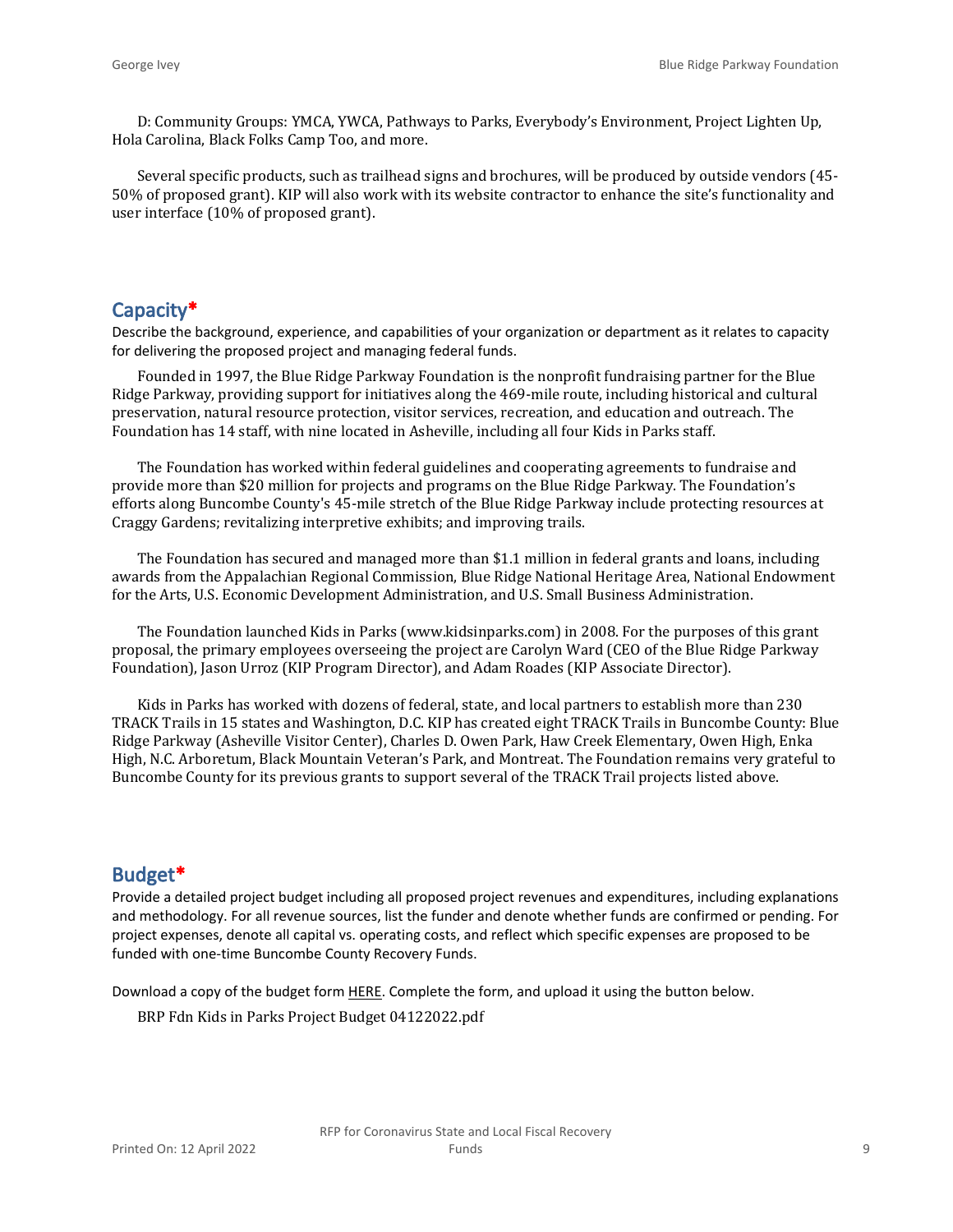## **Special Considerations\***

Provide any other information that might assist the County in its selection.

Buncombe County Roots: KIP was founded in—and is grounded in—Buncombe County. KIP's first TRACK Trail—at the Parkway's Asheville Visitor Center—is the program's most-registered TRACK Trail. KIP has established more TRACK Trails in Buncombe (8) than any other county nationwide. All four KIP employees work in Buncombe County. This project will affirm Buncombe's status as the national home and proving ground for Kids in Parks.

Buncombe County Strategic Plan: This project advances many elements of the county's strategic plan, including the focus areas of Educated & Capable Community and Resident Well-Being; goals related to underperforming students, health, and recreational assets; objectives such as "reduce racial disparities in student achievement," and sample initiatives such as "[grant] funding to community-based programs delivering…educational support services."

Vision and Values: KIP's vision is for all kids and families to cultivate wellness and meaningful connections to nature through outdoor experiences. KIP's values are: education and learning, health and wellness, connections with nature, parks and public lands, stewardship, community, and sense of place.

National Recognition:

- Featured by The Washington Post, NY Times, National Public Radio, and Our State and Outside magazines.

- Endorsed by the American Academy of Pediatrics as a program healthcare providers can prescribe to their patients.

- Mentioned in the National Prevention, Health Promotion, and Public Health Council's 2014 Annual Strategy Report released by the U.S. Surgeon General.

- Featured during a recent National Governors Association conference.

- Earned a 2012 "Let's Move!" Champion of Change award from President Barack Obama and The White House.

- Featured in the National Park Service's Health Parks, Healthy People report.

- Selected for the Outstanding Public Engagement award from the Public Lands Alliance.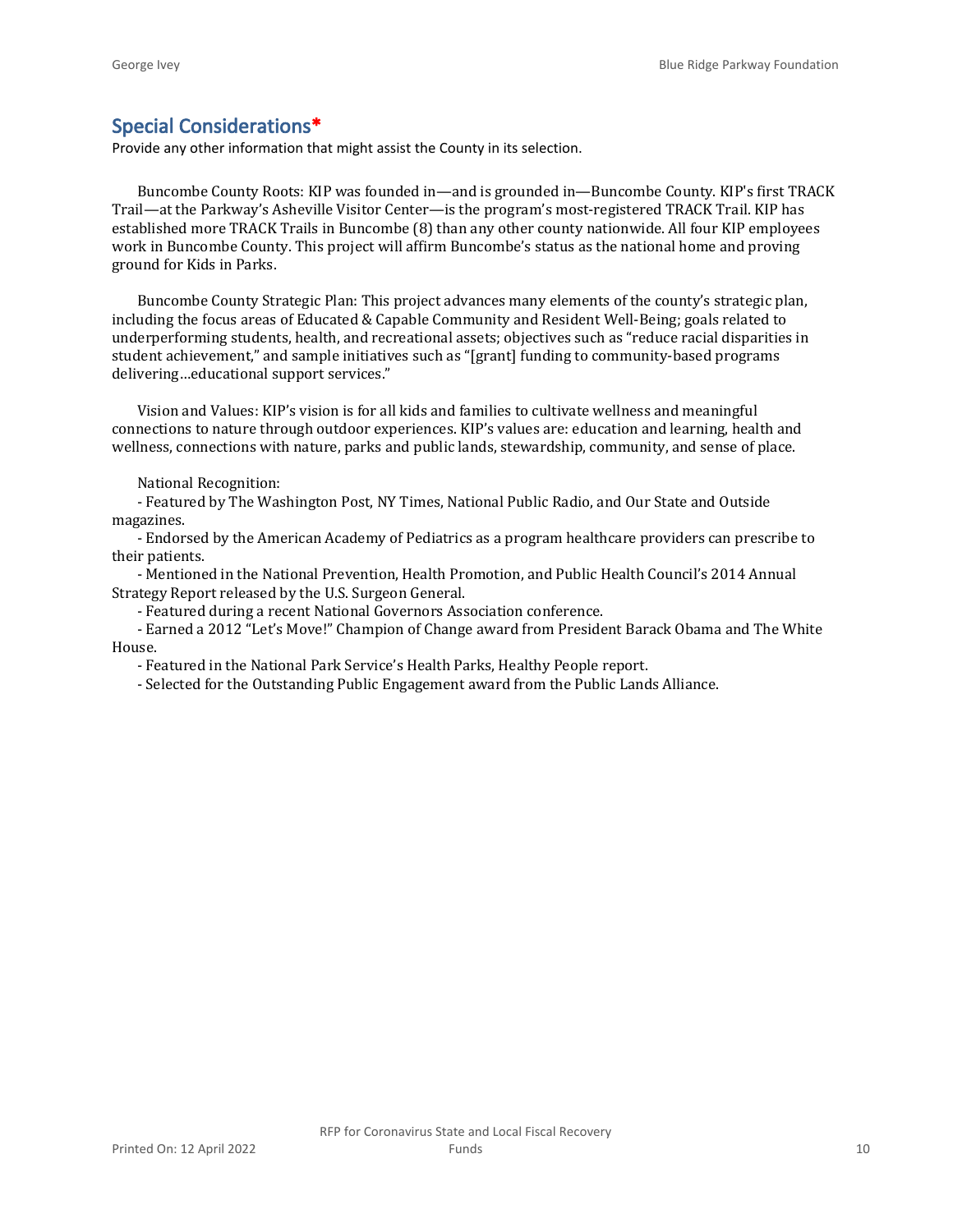# File Attachment Summary

# *Applicant File Uploads*

- Blue Ridge Parkway Foundation -501C3 IRS Doc.pdf
- BRP Fdn Kids in Parks Project Budget 04122022.pdf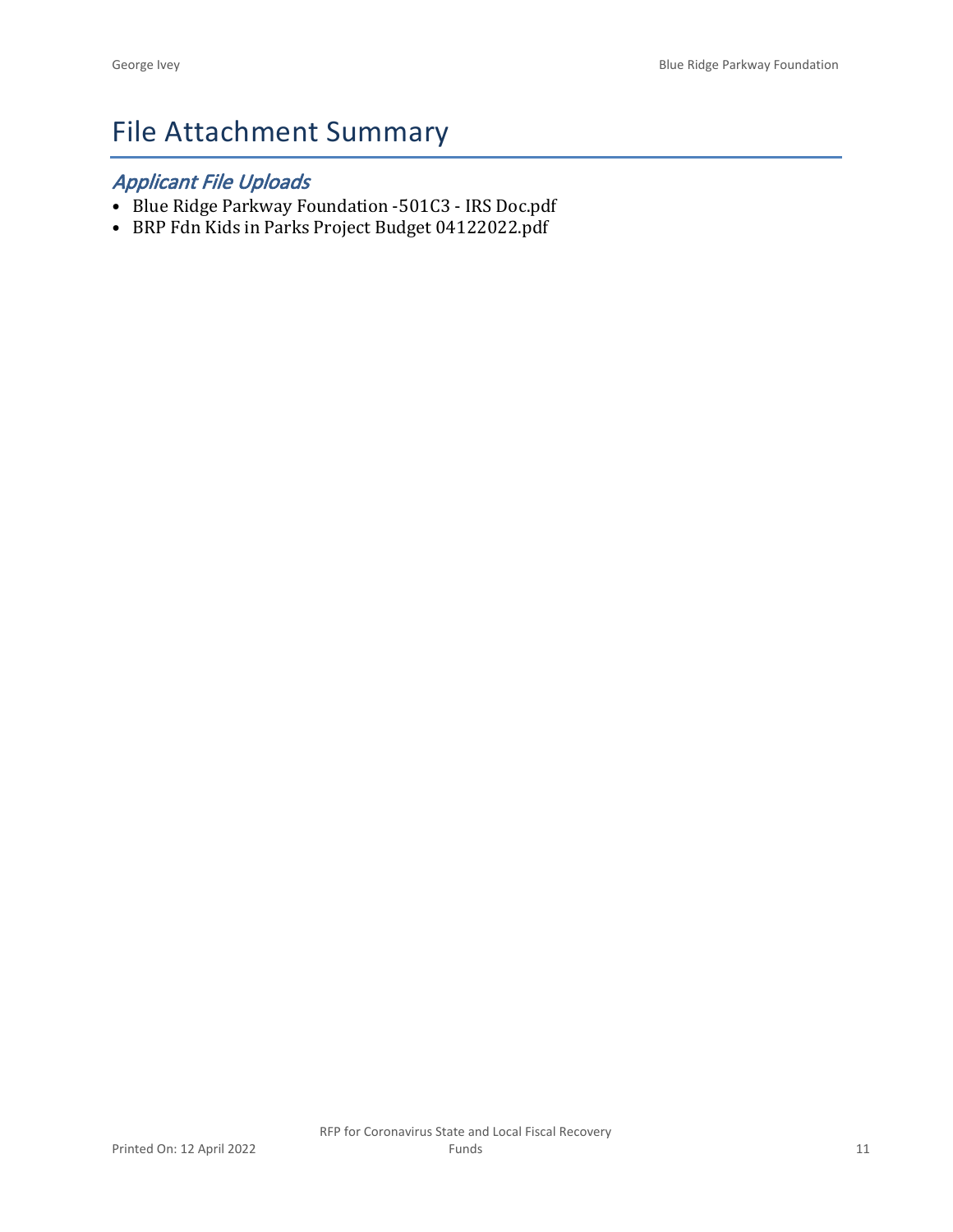Internal Revenue Service Director, Exempt Organizations Rulings and Agreements

Date: **JAN 2 6 2007** 

Blue Ridge Parkway Foundation P O Box 10427, Salem Station Winston-Salem. NC 27012

Department of the Treasury P.O. Box 2508 Cincinnati, Ohio 45201

**Employer Identification Number:** 31-1512730 Person to Contact - ID#: Sirijun Mayi - #31-07372 Contact Telephone Number: 877-829-5500 Phone Public Charity Status:  $170(b)(1)(A)(vi)$ 

Dear Applicant:

Our letter dated April 18, 1997 stated that you were exempt from Federal income tax under section  $501(c)(3)$  of the Internal Revenue Code and classified as a public charity under section  $509(a)(3)$  of the Code.

Based on the information you submitted, we have modified your pubtic charity status to the Code section listed in the heading of this letter. Since your exempt status was not under consideration, you continue to be classified as an organization exempt from Federal income tax under section  $501(c)(3)$  of the Code.

Publication 557, Tax-Exempr Status for your Organization, provides detailed information about your rights and responsibilities as an exempt organization. You may request a copy by calling the toll-free number for forms, 800-829-3676. Information is also available on our Internet Web Site at www.irs.gov.

Because this letter could help resolve any questions regarding your exempt status, you should keep it in your permanent records.

If you have any questions, please call our toll free number shown in the heading of this letter.

Sincerely,

Des C. Tennes

Director, Exempt Organizations Rulings and Agreements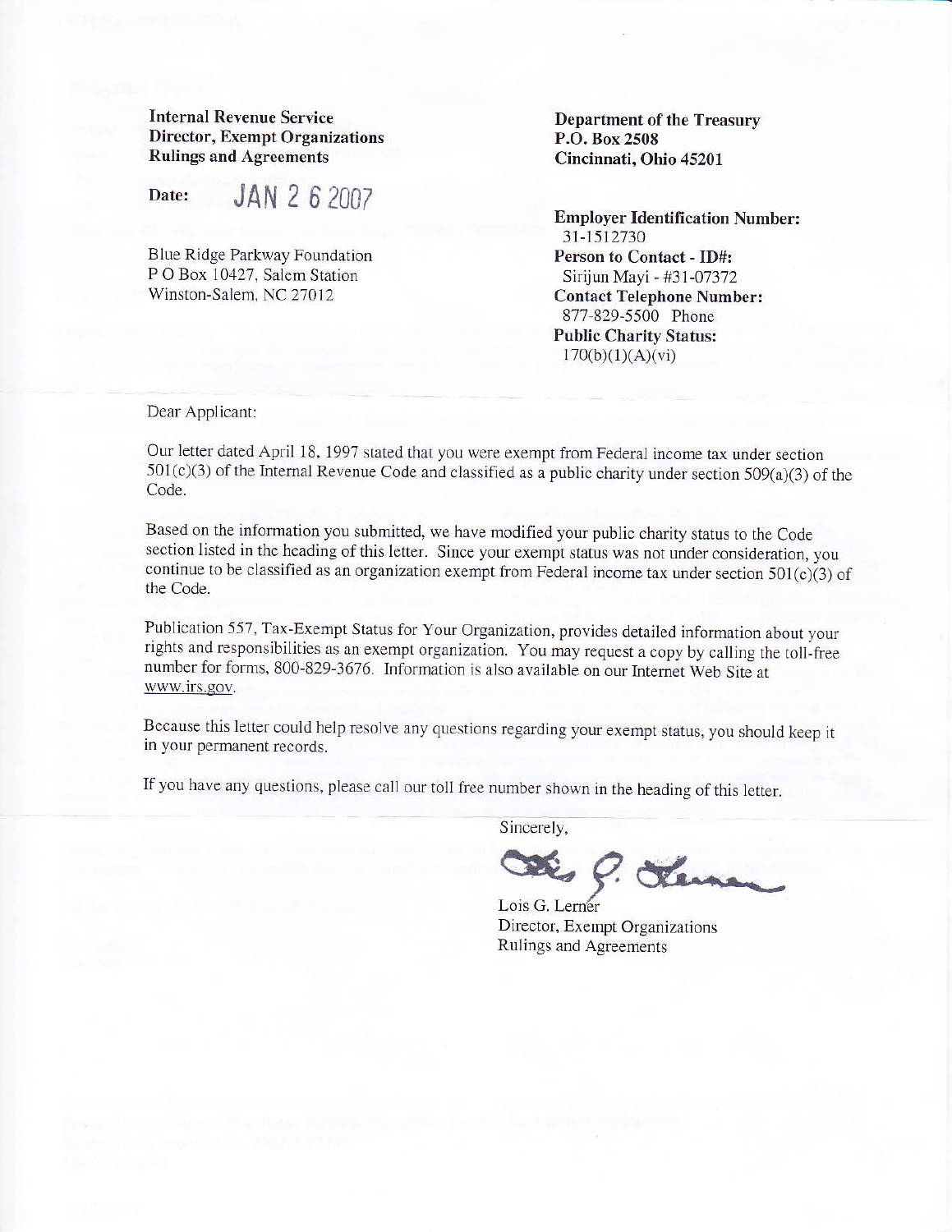### **Coronavirus State and Local Fiscal Recovery Funds Proposed Project Budget**

| <b>Organization Name:</b> | <b>Blue</b><br>. Parkwav Foundation ^<br>e Ridae                                                                   |
|---------------------------|--------------------------------------------------------------------------------------------------------------------|
| <b>Project Name:</b>      | Kids in<br>$^{\circ}$ Mental Health. the Environment. .<br>and Equity<br>↑ Parks: Pathwavs for L.<br>∵Education. . |
| <b>Amount Requested:</b>  | 5100.000                                                                                                           |

| Proposed Project Revenue Funder           |     | <b>Amount</b>        | <b>Confirmed or Pending?</b> | <b>Notes</b>                                                                                                                                                                                                                                                                                                                                                                                                                                                                                                                     |
|-------------------------------------------|-----|----------------------|------------------------------|----------------------------------------------------------------------------------------------------------------------------------------------------------------------------------------------------------------------------------------------------------------------------------------------------------------------------------------------------------------------------------------------------------------------------------------------------------------------------------------------------------------------------------|
| Proposed Buncombe COVID Recovery Funds    | \$  | 100,000.00           | Pending                      |                                                                                                                                                                                                                                                                                                                                                                                                                                                                                                                                  |
| North Carolina GlaxoSmithKline Foundation | -\$ | 136,000.00 Confirmed |                              | \$200,000 grant approved and first \$100,000 payment in-hand to<br>develop STEM-based materials that can be implemented at TRACK<br>Trail and STEM-based Community Trail sites throughout N.C., incl.<br>Buncombe Co. These grant funds will also support the development<br>of e-Adventures, as well as lesson plans and curriculum guides for<br>educators. \$136,000 is the portion of the \$200,000 grant that will fund<br>activities that will complement or enable the work included in this<br>Buncombe County proposal. |
| Blue Ridge Parkway Foundation             |     | 150,000.00           | Confirmed                    | This amount represents the in-kind value of salaries and related<br>expenses that will support the design, fabrication, development, and<br>outreach related to the materials and activities listed in this proposal.<br>(\$50,000/year x 3 years, in-kind).                                                                                                                                                                                                                                                                     |
|                                           |     |                      |                              |                                                                                                                                                                                                                                                                                                                                                                                                                                                                                                                                  |
|                                           |     |                      |                              |                                                                                                                                                                                                                                                                                                                                                                                                                                                                                                                                  |
|                                           |     |                      |                              |                                                                                                                                                                                                                                                                                                                                                                                                                                                                                                                                  |
|                                           |     |                      |                              |                                                                                                                                                                                                                                                                                                                                                                                                                                                                                                                                  |
|                                           |     |                      |                              |                                                                                                                                                                                                                                                                                                                                                                                                                                                                                                                                  |
|                                           |     |                      |                              |                                                                                                                                                                                                                                                                                                                                                                                                                                                                                                                                  |
|                                           |     |                      |                              |                                                                                                                                                                                                                                                                                                                                                                                                                                                                                                                                  |
|                                           |     |                      |                              |                                                                                                                                                                                                                                                                                                                                                                                                                                                                                                                                  |
|                                           |     |                      |                              |                                                                                                                                                                                                                                                                                                                                                                                                                                                                                                                                  |
|                                           |     |                      |                              |                                                                                                                                                                                                                                                                                                                                                                                                                                                                                                                                  |
|                                           |     |                      |                              |                                                                                                                                                                                                                                                                                                                                                                                                                                                                                                                                  |
| Total \$                                  |     | 386,000.00           |                              |                                                                                                                                                                                                                                                                                                                                                                                                                                                                                                                                  |

| <b>Proposed Project Expenses</b>      | Proposed<br><b>Recovery Funds</b> | <b>Other Funds</b>               | <b>Total</b>    | <b>Capital or Operating</b><br>Expense? | <b>Notes</b>                                                                                                                                                                                                             |
|---------------------------------------|-----------------------------------|----------------------------------|-----------------|-----------------------------------------|--------------------------------------------------------------------------------------------------------------------------------------------------------------------------------------------------------------------------|
| (1) TRACK Trail Installations         | 32,500.00                         | l \$                             | 32,500.00<br>-S | Capital                                 | Install 5 new TRACK Trail locations @ \$6,500 each, incl. trailhead<br>sign, 4 sets of self-guided educational brochures (2,000 copies of<br>each brochure), webpage creation, incentive system, program<br>integration. |
| (2) TRACK Trail Improvements          | $16,000.00$ \\$                   | $\overline{\phantom{a}}$         | 16,000.00<br>Æ  | Capital                                 | Upgrade 8 current TRACK Trails in Buncombe County @ \$2,000<br>each, incl. new signs, self-guided brochures, and website<br>enhancements.                                                                                |
| (3) Site-Specific e-Adventures        | $25,000.00$ \\$                   | $\overline{\phantom{a}}$         | 25,000.00       | Operating                               | Develop 10 site-specific e-Adventures for each of the hiking TRACK<br>Trails in Buncombe County @ \$2,500 each, incl. design,<br>development, launch, and promotion.                                                     |
| (4) STEM-based Community Trails       | 12,000.00                         | l \$<br>$\overline{\phantom{a}}$ | 12,000.00       | Capital                                 | Install 10 new STEM-based community trails @ \$1,200 each, incl.<br>trailhead sign, webpage creation, incentive system, program<br>integration.                                                                          |
| (5) Lesson Plan and Curriculum Guides | 4,500.00                          | 21,000.00<br>l \$                | 25,500.00       | Operating                               | Promote and distribute materials to teachers in Buncombe County @<br>\$4,500. Matching funds: Design, development, and integration into<br>KIP website @ \$21,000 cash.                                                  |